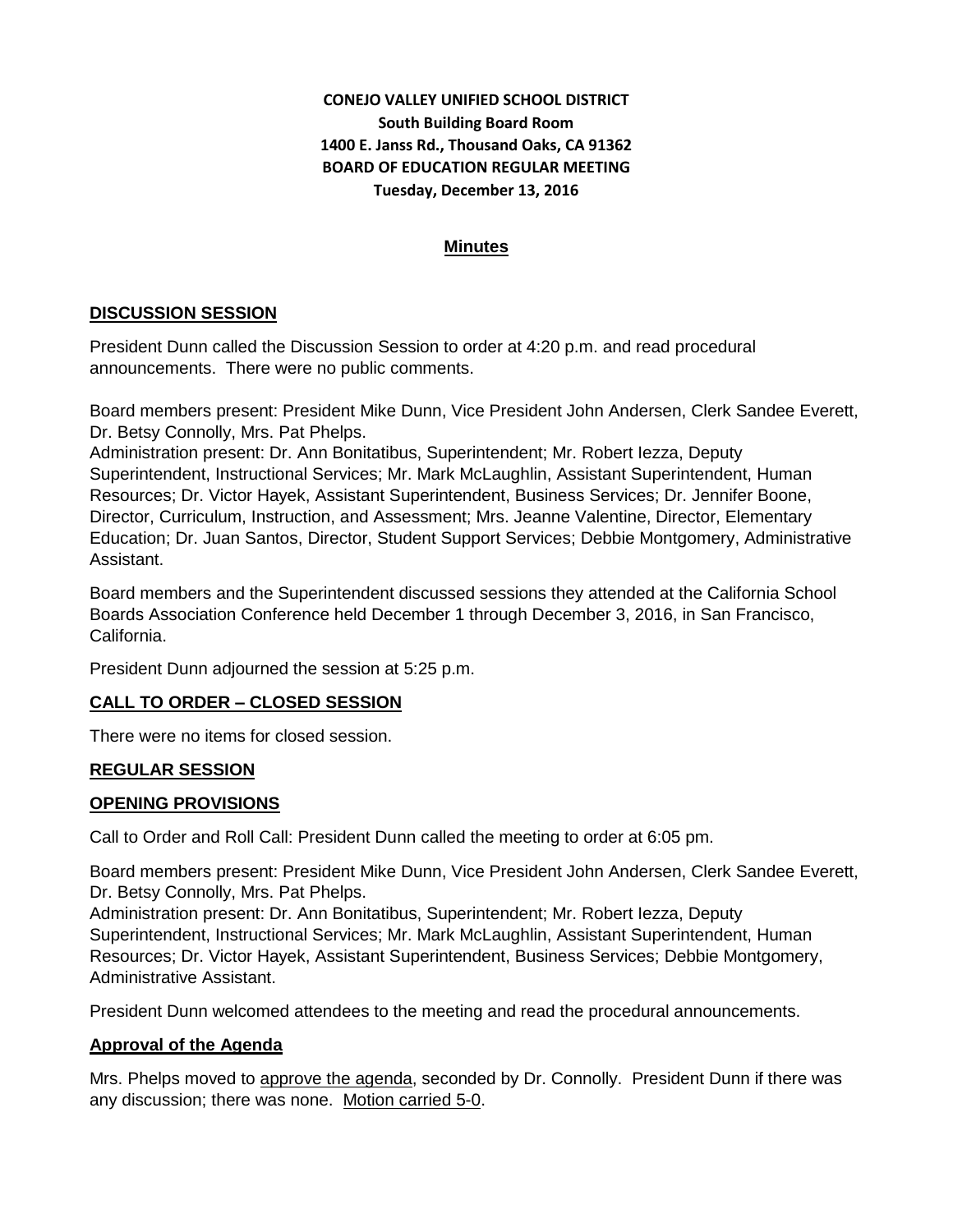# **Student Recognitions**

Kelly Welch, NPHS AP, introduced the NPHS Boys Cross Country Team – Marmonte League Champions Brad Katz, WHS AP, introduced the following teams and their coaches:

- WHS Girls Cross Country Marmonte League Champions
- WHS Girls Golf Marmonte League Champions and CIF Northern Division Team Championship
- WHS Girls Volleyball Marmonte League Champions

## **Comments from the Public**

President Dunn asked if there were any public speakers. There were three speaker cards submitted.

Speaker #1 Olivia Braheem: spoke in support of the LGBT Community.

 Speaker #2 Ella Fortney: supported instructional purpose of history and social science framework Speaker #3 Bronie Brazier: voiced the importance of inclusion and validating LGBT students

#### **Comments from the Superintendent**

Superintendent Ann Bonitatibus thanked Debbie Montgomery for filling in as Board Secretary at tonight's meeting. She wished everyone a safe and happy holiday season.

#### **Comments from Individual Board of Education Members**

Mrs. Phelps thanked Debbie Montgomery for her years of service.

Dr. Connolly attended the State of the City address. The Conejo Valley is a great place to live and attracts many from throughout the world. She told about a parent that expressed her thanks to Dr. Connolly for Colina Middle School providing a great education for her children.

Mrs. Everett thanked those who attend the Board Meetings and share their thoughts. She attended the State of the City address and was pleased to hear about our great City.

#### **Action Items – General**

#### **Human Resources**

No items

#### **Instructional Services**

#### **A. Approval of Replacement of Board Policy 6142.94- History-Social Science Instruction**

Mr. Dunn asked for Public Comment. There were eight speaker cards submitted.

#### Public Comment

 Speaker #1 Mary Anne Van Zyle: urged the Board to adopt the policy under consideration Speaker #2 Lucia Lemieux: stated the California Fair Education Act should be upheld Speaker #3 Bonnie Shubb: supported recommended curriculum under the Fair Education Act Speaker #4 Sarah Schwebdimann: encouraged the Board to support the policy as presented Speaker #5 Betty Stapleford: advocated for uncensored curriculum and supported the policy Speaker #6 Claire Fratello: stressed educational importance of social science framework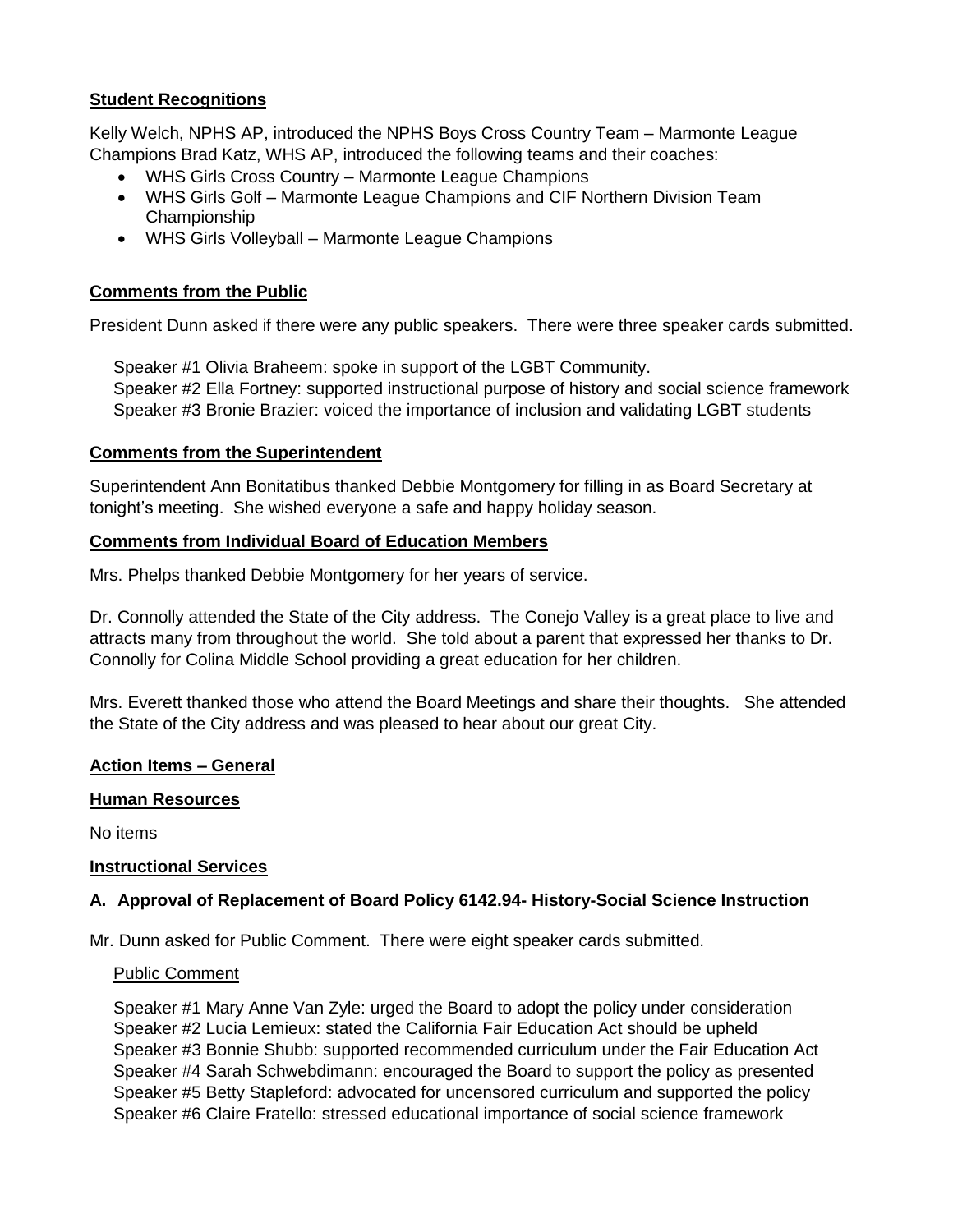Speaker #7 Bill Gorback: yielded time to next speaker Speaker #8 Colleen Briner-Schmidt: supported proposed policy and social science framework

Dr. Connolly made the motion to approve the replacement policy as written. Seconded by Mrs. Phelps. President Dunn called for discussion.

Mrs. Everett said she has received numerous emails sharing perspectives regarding this subject matter. The response underscores the importance of getting this policy correct. There are many supporting documents to the policy that need to be reviewed. She does not feel fully prepared and well-informed at this time. She made a motion to table the decision for a future meeting.

Dr. Connolly said that a motion had already been moved and seconded; consequently, the maker of the motion would need to withdraw it or a vote would need to be taken. Dr. Connolly said she would not withdraw her motion.

President Dunn said Mrs. Everett has the right to make a motion to table the decision for future consideration. Mrs. Everett said she wanted to amend the motion and table it. Mr.Andersen seconded the motion, provided that discussion was allowed.

Mr. Andersen asked Mrs. Everett how long she would need to review the subject matter. Mrs. Everett asked that the proposed policy be brought back to the Board on January  $3^{\text{rd}}$  or 17<sup>th</sup>. Mr. Andersen asked if it needed to be brought back as an Information item. Mrs. Phelps said there is no need for it to be an Information item; it can be an action item. Mr. Andersen would like to share items for discussion, then have action.

Dr. Connolly expressed disappointment that the Board was not prepared to vote on the policy. She said the desire to do deep research is a result of the policy being against personal beliefs. The public is owed an explanation of how the research will be done. Mrs. Everett said it is not fair to say this comes from a personal bias and that she will not impose her personal beliefs on her decision making.

Dr. Connolly recommended the policy be presented at two meetings, so that it may be discussed prior to the vote. Mrs. Everett moved that the policy be tabled and brought to the Board as an Information/Discussion item on January  $3<sup>rd</sup>$  and an Action item on January 17<sup>th</sup>; Mr. Andersen seconded the motion. Motion carried 5-0.

#### **B. Approval of Replacement of Administrative Regulation 6143 – Courses of Study**

Mr. Andersen made the motion to approve; seconded by Mrs. Phelps. President Dunn asked if there was any discussion; there was none. Motion carried 5-0.

#### **C. Approval of Title I School-Level Parent Involvement Policies for Acadia, Conejo, Glenwood, Ladera, Maple and Walnut**

Mrs. Phelps made the motion to approve; seconded by Mrs. Everett. President Dunn asked if there was any discussion; there was none. Motion carried 5-0.

# **D. Approval of Acceptance of the College Readiness Block Grant for 2016-2017**

Mr. Andersen made the motion to approve; seconded by Dr. Connolly. President Dunn asked if there was any discussion; there was none. Motion carried 5-0.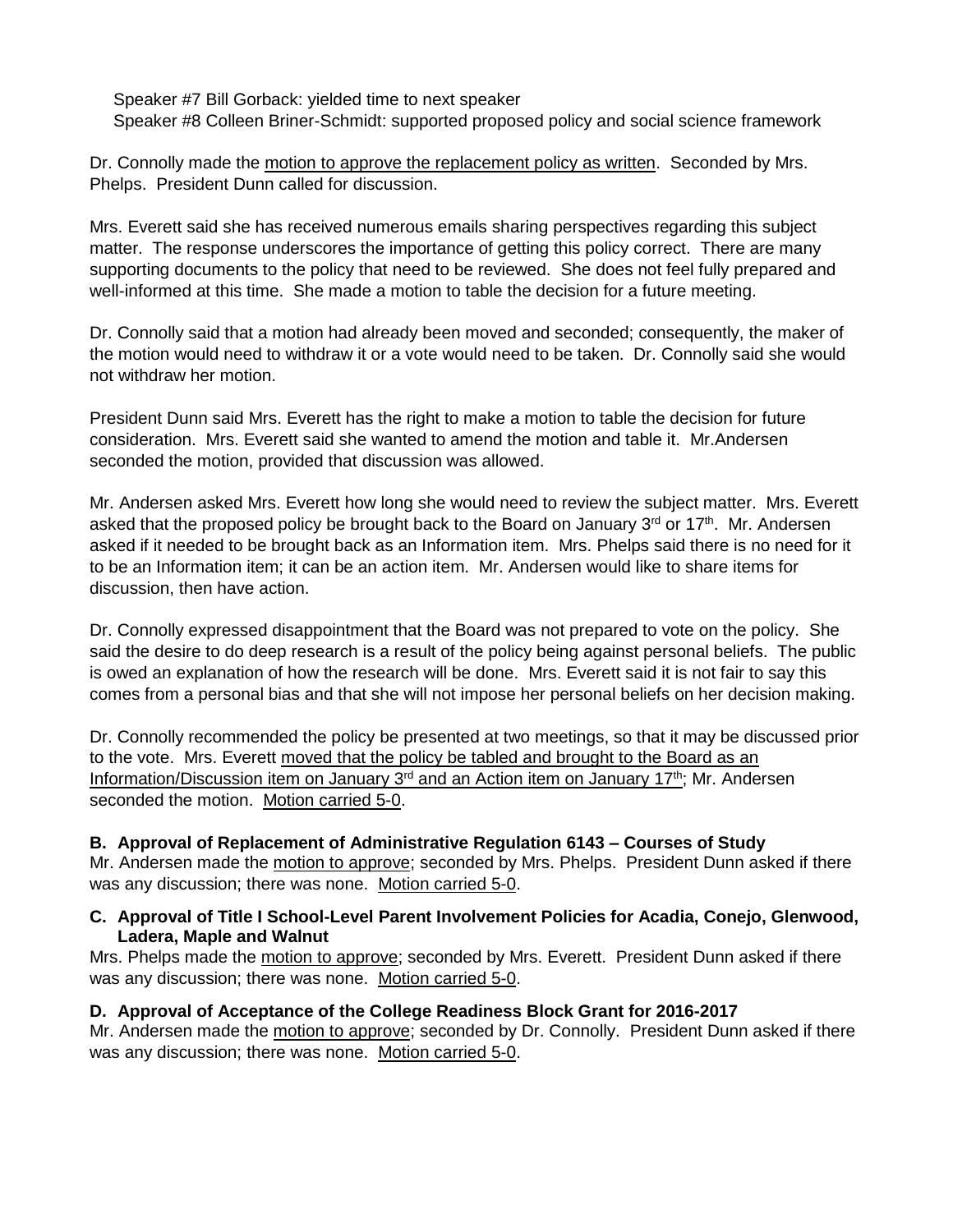#### **Business Services**

# **A. Presentation: Dr. Victor Hayek – 2016-2017 First Interim Financial Statements**

Dr. Hayek's presented a report and asked for questions.

Dr. Connolly asked if there is a State cap on reserve funding. There is a minimum reserve of 3%, but not a maximum reserve. The Government Finance Officers Association recommends 17%. The Statewide average is 15%.

Dr. Hayek stated that one month of payroll is \$11.5m so our minimum reserve doesn't cover that expense.

Mrs. Everett asked for clarification regarding the zero cost of living adjustment (COLA). Dr. Hayek said employee raises are not based on the COLA percentage.

Mr. Andersen asked about the one-time funds. He noted that CalPERS and CalSTRS employer rates have increased extensively over the past few years. The cost must be paid by schools, not employees, and the District doesn't receive any additional funding to cover this expense.

Mrs. Phelps expressed that schools need good reserves in order to meet their expenses.

Dr. Hayek explained that funding is inadequate. Our expenses are rising, but our enrollment (on which our funding is based) is declining.

Dr. Bonitatibus said staff would be able to clarify SB799 regarding reserve caps.

#### **B. Approval of 2016-2017 First Interim Report Financial Statements**

Mrs. Phelps made the motion to approve; seconded by Mrs. Everett. President Dunn asked if there was any discussion; there was none. Motion carried 5-0.

#### **ACTION ITEMS – CONSENT**

Mrs. Phelps made the motion to approve; seconded by Dr. Connolly. President Dunn asked if there was any discussion; there was none. Motion carried 5-0.

- **A. Approval of Minutes from the Board Meeting of December 6. 2016**
- **B. Personnel Assignment Orders**
- **C. Overnight Trip Request, NPHS Choir**
- **D. Parent Support/Booster Organization Reauthorization**
- **E. Approval of the Addendum to the Certification of Signature 2016-2017**
- **F. Approval of Award- Demographic Studies – Cooperative Strategies**

#### **INFORMATION/DISCUSSION ITEMS – GENERAL – HUMAN RESOURCES**

No items

#### **INFORMATION/DISCUSSION ITEMS – GENERAL – BUSINESS SERVICES**

No Items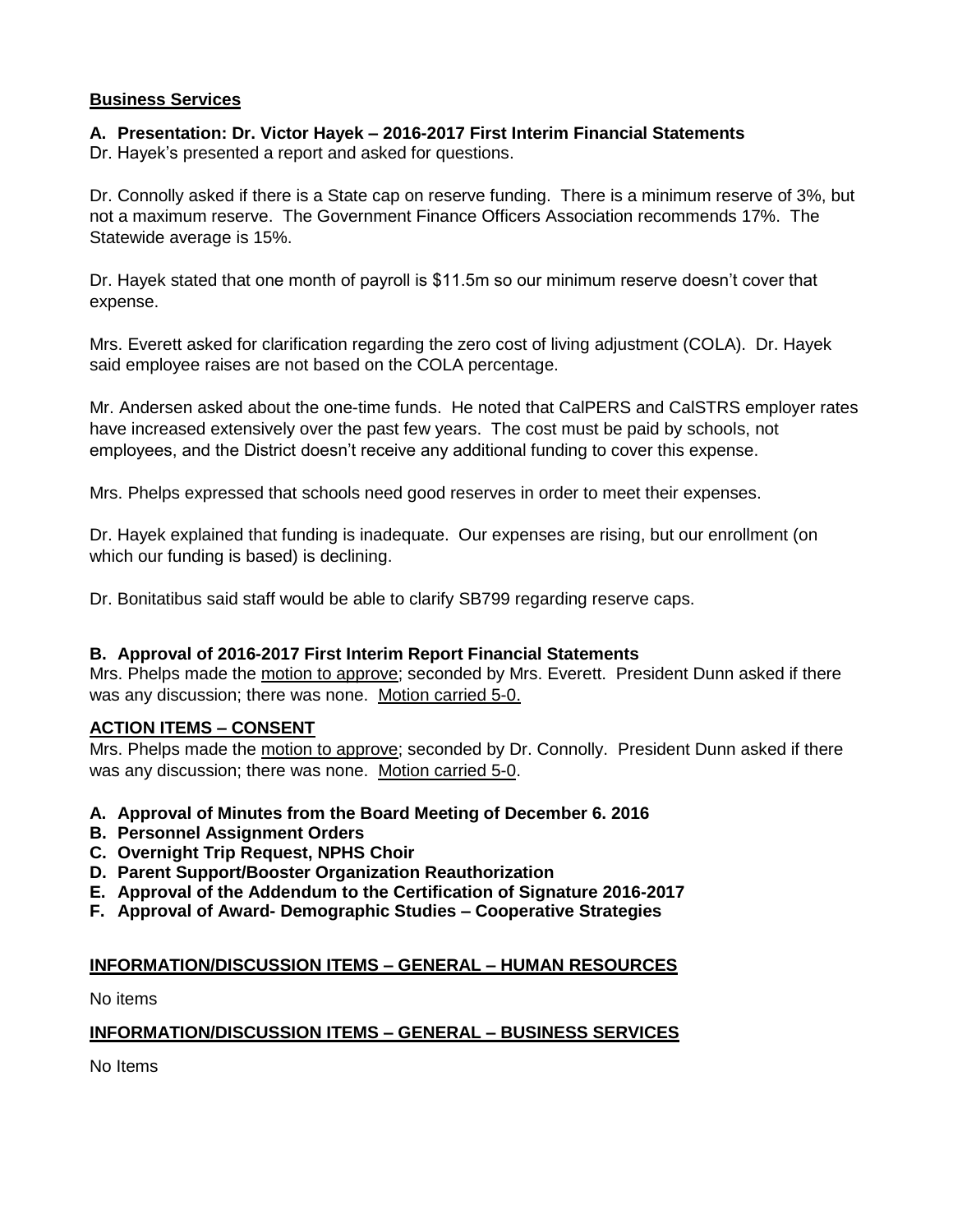# **INFORMATION/DISCUSSION ITEMS – GENERAL – INSTRUCTIONAL SERVICES**

# **A. Conejo Valley Learning Center Update**

Dr. Ann Bonitatibus provided a Conejo Valley Learning Center (CVLC) Implementation Plan Staff Update. She reviewed the history of CVLC and future plans. The plan to relocate CVLC to the Waverly campus could be accomplished logistically and within budget. However, in consideration of the number of program disruptions that would occur with the Waverly plan, and in consideration of other needs throughout our school communities, staff had deep reservations about advancing the plan.

Dr. Bonitatibus indicated the CVLC vision as championed over the past twenty years, while an excellent concept, did not fit the current fiscal resources and program constructs in the District. In the absence of a ready site, the CVLC plan felt forced and not the right thing to do at this time. Therefore, staff will step back, reset the vision for alternative education options for high school students, and develop a systemic vision for Career Technical Education (CTE). It is important for a plan to be created, owned and implemented by current staff. Conejo Valley High School (CVHS) will be relocated temporarily to the Thousand Oaks High School (TOHS) campus. Dr. Bonitatibus thanked the staff of CVHS and TOHS in advance for their assistance.

In addition to the temporary relocation of CVHS to the TOHS campus, Waverly adult education enrollment will be capped and staff will need to explore which programs to relocate to help alleviate traffic in the surrounding neighborhood. Also, the parenting program at Horizon Hills will be aligned with current legislation. The Cerebral Palsy program will remain at the Waverly campus.

Mrs. Everett asked for clarification about CVHS' future. Dr. Bonitatibus explained there will be room at TOHS to temporarily relocate CVHS and the District won't compromise the CVHS program. The Superintendent met with CVHS staff and asked them to develop a new vision; form will follow function. Mrs. Everett asked if there will still be a CVLC; Dr. Bonitatibus said that is to be determined.

Dr. Connolly expressed that the CVLC plan would have provided engaging and well-deserved education. She challenged staff to find a way to meet the needs of our CVHS students. She doesn't believe CVHS will survive at TOHS. In the short-term, this will be a terrible blow to CVHS staff and students. TOHS has always had a reputation for collaboration, kindness, and inclusion. She expects innovative proposals to meet the needs of non-traditional learners.

Mr. Andersen thanked the staff for the work that they have done on this project. He echoed the concerns expressed by Dr. Connolly and Mrs. Everett. Career Technology Education (CTE) is important for developing our youth.

President Dunn asked if the ESL program will remain at its current site. Dr. Bonitatibus confirmed the ESL program will be on the Waverly campus in the Fall 2017.

Mr. Andersen thanked staff for having the courage to say that the plan needed to change.

#### Public Comment

 Speaker #1 Alan Grant: offered his assistance and support to staff relocating CVHS to TOHS Speaker #2 Lisa Creps: stated that the Waverly neighborhood is encouraged by this plan Speaker #3 Patrick Martinez: acknowledged efforts of Dr. Bonitatibus, Dr. Hayek, and the Board Speaker #4 Joe Kirby: thanked the Board and Dr. Bonitatibus, apologizing for a previous reference Speaker #5 Shellee Maine thanked the Board and Dr. Bonitatibus for not impacting the Waverly